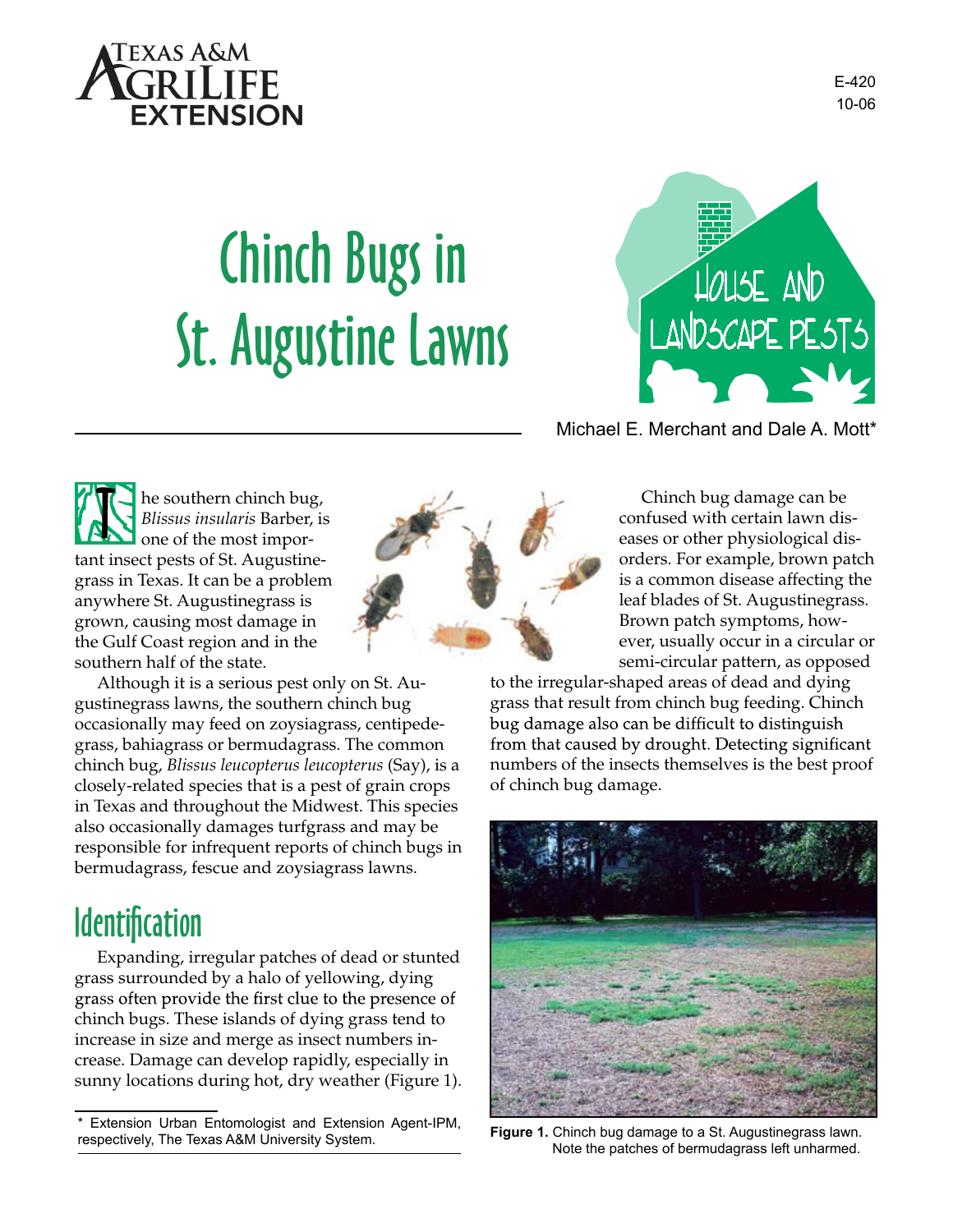Adult southern chinch bugs are small and slender, measuring  $\frac{1}{6}$  to  $\frac{1}{5}$  of an inch long. They have black bodies with white wings, each of which bears a distinctive, triangular black mark. Normally, some of the adults at any given site will have full-sized, functional wings. Other ones will be short-winged and cannot fly. (More details on distinguishing chinch bugs from the common beneficial insect – the big-eyed bug – are in "Tips for Professionals" on page 5.) Recently hatched nymphs are wingless, yellow or pinkish-red with a light-colored band across their backs (abdomen). After each molt the nymphs more closely resemble the adults. Before the last molt, nymphs are black or brownish-black, and have a white spot and two small wing pads on their backs.

## Biology and habits

Adult chinch bugs in Texas are inactive during the winter. Reproduction begins with warmer weather in the spring. Under optimal conditions, each female can deposit up to 300 eggs, which hatch in approximately 2 weeks.

The nymphal (immature) stage lasts less than 30 days during warmer weather, while the entire life cycle lasts 7 to 8 weeks. This rapid development allows time for three to five chinch bug generations each year. However, as the season progresses, generations tend to overlap, so all stages are found at the same time.

Mouthparts of the southern chinch bug consist of a long, slender beak, which is held close to the midline of the insect's underside when the bug is not feeding. Chinch bug damage is probably due not just to the direct effects of feeding, but also to phytotoxic effects of the saliva.

## Managing chinch bugs

#### Cultural control

Managing this pest begins with proper lawn care. By keeping thatch to a minimum, for example, you reduce chinch bug numbers and make other control methods more effective. Thatch is the layer of dead plant material found between the green tops of the grass plant and the soil below. It

provides a protective home for chinch bugs and chemically binds with many insecticides, making such controls less effective.

Proper mowing practices can help reduce thatch buildup. Excessive thatch forms when soil microbes are unable to break down dead plant material as fast as it is added. This can occur when grass is mowed too infrequently. For optimum turfgrass health, no more than 35 to 40 percent of the leaf blade should be removed at a time when mowing. This means that lawns generally should be mowed at least once a week during the growing season. Mulching or recycling mowers shred grass clippings into smaller pieces that are decomposed more easily by soil microbes. Research has shown that proper use of mulching mowers reduces the need for fertilizers and, as a result, reduces the build-up of excessive thatch.

When thatch is more than 1 inch thick, it may be necessary to have your lawn "vertically mowed." This method of physically removing thatch can be done by yourself or by a professional lawn maintenance company. Vertical mowing can temporarily harm your lawn's appearance because it destroys the tightly woven stolon system of St. Augustinegrass. Therefore, it should be done only when the grass is actively growing in order for the lawn to recover more quickly. You can find vertical mowers at many equipment rental stores and can get more information about thatch management from the Texas Cooperative Extension publication E-139, *Thatch Management for Home Lawns*.

Lawn aeration in combination with application of a top dressing also can help reduce thick layers of thatch. Aeration involves punching holes in the turf to increase air and water penetration. You can buy a lawn aeration machine from various retail stores or have a professional lawn care company do the work. Top dressing involves applying a thin layer of sand, soil or compost to the surface of the lawn. The application can correct moderate thatch problems by increasing soil-to-thatch contact, thus speeding up microbial decay. More information about maintaining St. Augustinegrass lawns is available from the Texas Cooperative Extension publication L-5340, *Maintaining St. Augustinegrass Lawns*.

Applying excessive fertilizer also enhances thatch formation and makes the grass more at-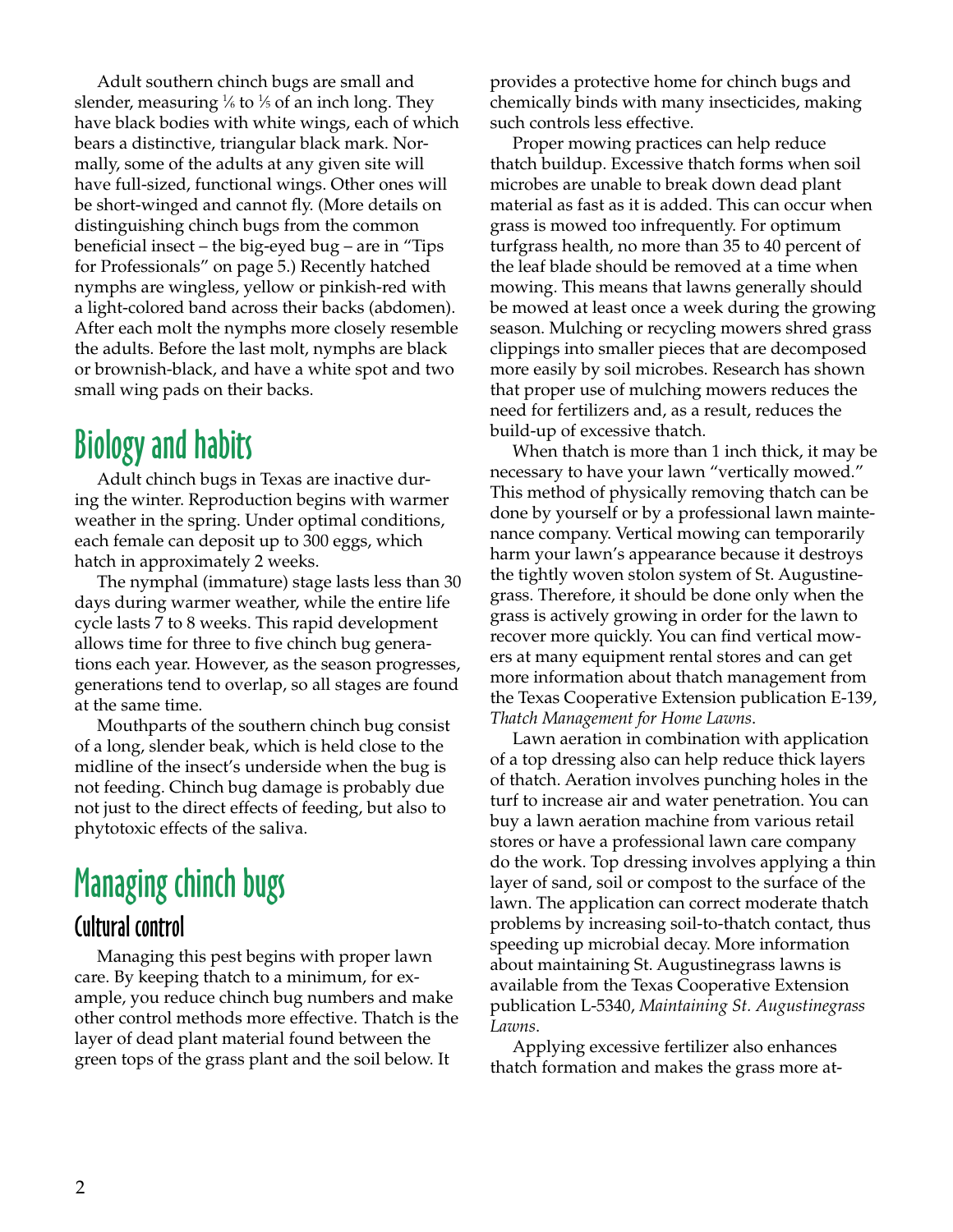

**Figure 2.** Southern chinch bug on St. Augustinegrass blade.

tractive as a food source for chinch bugs. No more than 3 to 4 pounds of nitrogen per 1,000 square feet should be applied each year to St. Augustinegrass in sunny locations. Grass in shady sites needs no more than 2 pounds of nitrogen per 1,000 square feet each year. Organic, or slow-release, fertilizers reduce the risk of over-fertilization because they release nitrogen more slowly. Local nursery professionals or your county Extension office can provide more information on soil sampling and determining the proper amount of fertilizer to use on your lawn.

Too little or too much water also can cause chinch bug problems. Chinch bugs prefer hot, dry environments. Dry weather enhances survival of chinch bug nymphs and eggs by reducing the incidence of disease within chinch bug populations. Also, drought-stressed lawns are more susceptible to chinch bug injury. On the other hand, over-watering causes saturated, oxygen-deprived soils that cannot sustain the microbes needed to decompose thatch.

St. Augustinegrass lawns should be watched closely during the summer for signs of drought stress. The lawn should be watered immediately when edges of grass blades begin to curl, grass fails to spring back quickly when walked on, or the turf begins to have a dull bluish-gray color. Due to the various soil types and depths in Texas, the amount of water needed will vary. Whenever

possible, apply enough water to wet the soil profile approximately 6 inches deep and let it dry out between irrigations. Frequent watering promotes shallow root systems in St. Augustinegrass, making it more susceptible to injury by chinch bugs (Figure 2).

#### Resistant varieties

The most commonly planted St. Augustinegrass varieties (including "Texas common" and "Raleigh") are highly susceptible to chinch bug attack. "Floratam," an improved cultivar of St. Augustinegrass, no longer appears to be resistant to chinch bugs which means that currently there are no commercially available chinch bug-resistant varieties of this grass.

#### Biological control

Chinch bugs are attacked by many predatory and parasitic insects. Examples include big-eyed bugs (in the genus *Geocoris*), minute pirate bugs (genus *Xylocoris*), spiders, wasps and ants. Repeated insecticide applications can reduce populations of these predators and actually increase chinch bug numbers. To preserve beneficial insects, apply insecticides only when necessary.

New varieties of insect-pathogenic fungi are currently being selected and tested for chinch bug control. For example, *Beauveria bassiana* has shown potential for controlling many pests. Currently, however, there are no consistently effective fungal controls for chinch bugs. Likewise, beneficial nematodes have provided inconsistent results when used on these pests. For homeowners who want to avoid using any chemicals on their lawn, however, these products may provide some control.

### Chemical control

Good cultural practices include water and fertility management, and thatch control. They dramatically reduce the need for insecticides to control chinch bugs. However, when dead and dying zones of turfgrass have chinch bugs, some corrective action is needed. While chemical insecticides can rapidly reduce chinch bugs when used according to label directions, most labeled materials do not last long and may require repeat application.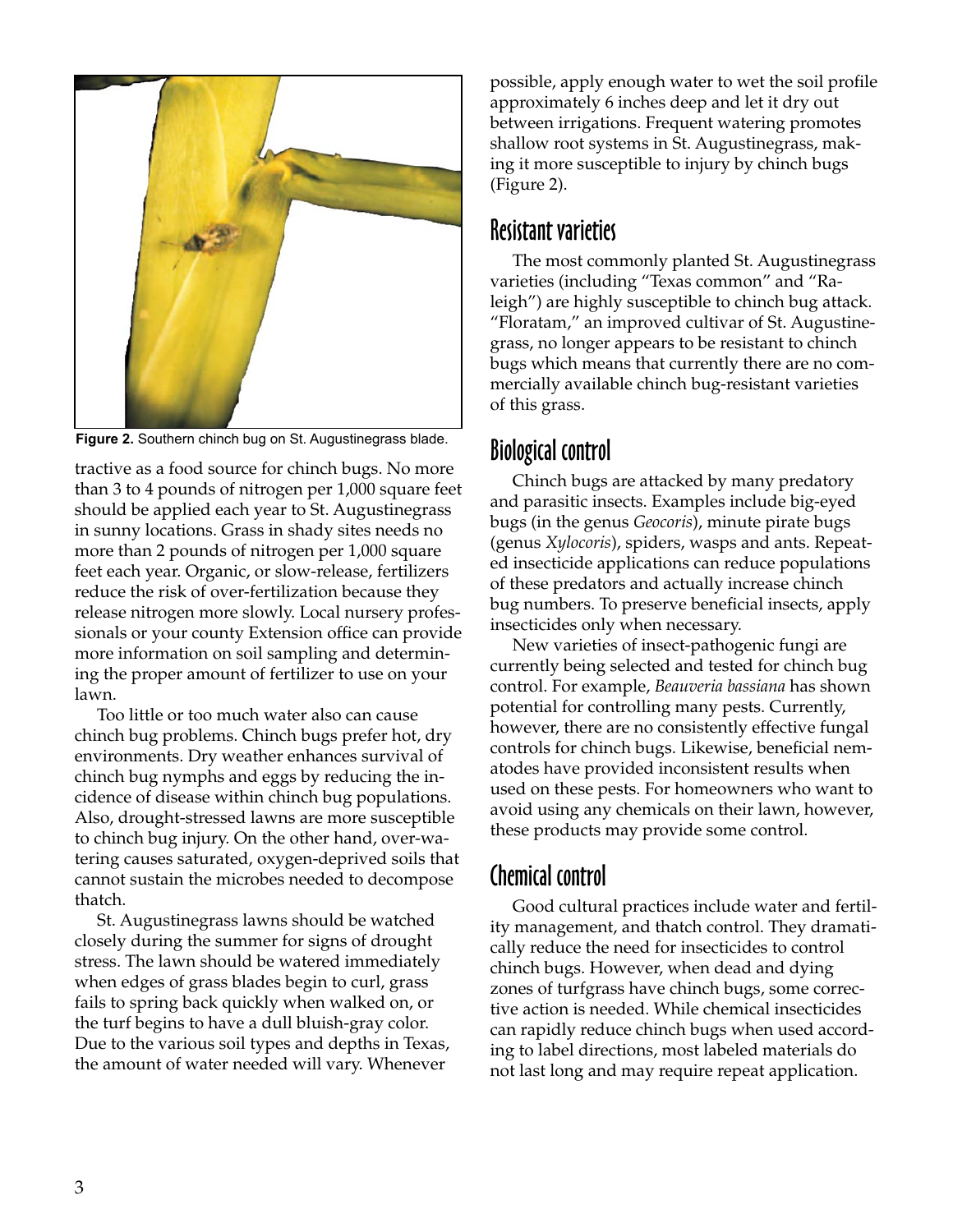First determine whether a problem truly exists when considering pesticides for chinch bug control. If your neighborhood is prone to chinch bug problems, inspect your lawn weekly during the spring, summer and fall. Look for off-color areas, especially in direct sun, and along sidewalks and driveways. When there are numerous chinch bugs, they will cause grass to yellow. You can often find them by parting the grass at the edge of affected areas and by examining the soil and base of the turf. (See "Tips for Professionals" on page 5.) You should check areas with suspected infestations several times. When chinch bugs are numerous, you might see them on leaves or scurrying about on adjacent sidewalks during the day.

Insecticides can prevent further injury when chinch bugs are abundant enough to cause visible damage. A variety of liquid and granular insecticides is available for chinch bug control. Granular insecticides can be applied with a standard fertilizer spreader and irrigated lightly (1⁄8- to 1⁄4-inch of water) to activate the insecticide. Drop-type spreaders are good for keeping insecticide granules from scattering into gutters, sidewalks and driveways. There they can be washed into storm drains and streams which is why you should sweep up and properly reapply any granules landing in such sites.

Liquid sprays are usually applied using a hose-end sprayer that can apply 15 to 20 gallons of water per 1,000 square feet. To ensure even coverage, spray back and forth across the same area. Watering the lawn before application can help the pesticide penetrate the turf, but irrigation is not recommended following application of liquid insecticides.

Use spot treatments where chinch bugs are restricted to isolated areas of the lawn. Treat the off-color turf and all surrounding infested areas. Inspect the site every 3 to 5 days for at least 2 weeks to determine if the infestation is under control. Spot treatments help prevent environmental contamination. They also minimize the impact of pesticides on beneficial insects.

Products that provide satisfactory control of chinch bugs include those containing carbaryl or any of the pyrethroid insecticides, such as bifenthrin (some Scotts® and Ortho® brands), cyfluthrin (Bayer brands), lambda-cyhalothrin (Spectracide® brands) or permethrin (e.g., Green Light® and Spectracide®). Resistance to the insecticide bifenthrin has been identified among southern chinch bugs in parts of Florida, but has not yet become a problem in Texas.

#### Safety precautions

Always wear appropriate clothing when applying pesticides. For example, use unlined, chemical-resistant gloves whenever mixing liquid pesticides. Allow treated areas to dry thoroughly before permitting people or pets to walk or play on them. In addition, always check the label for information concerning safe re-entry times as well as what protective clothing should be worn. Minimal protective clothing includes long pants, shirt, shoes and socks.

Check pesticide label directions for special instructions on disposal of empty containers. Never dispose of unused pesticides down storm sewers, toilets or sinks. This pollutes the environment and can cause costly cleanups for your community. Take care of pesticide spills immediately. Should any pesticide threaten to enter a storm drain, stream or lake, call the Texas State Environmental Emergency Response Hotline at 1-800-832-8224.

## For Our Safety

All pesticides are potentially hazardous to human health and the environment.

As a pesticide user, you are legally required to read and carefully follow all directions and all safety precautions on the container label. Label instructions are subject to change, so read the label carefully before buying, using and disposing of any pesticide. Regardless of the information provided in an Extension publication, always follow your product's label.

When in doubt about any instructions, contact your pesticide seller, or the manufacturer listed on the label, for clarification. All pesticides should be stored in their original labeled containers and kept out of the reach of children. Never pour leftover pesticides down a storm drain or any other drain.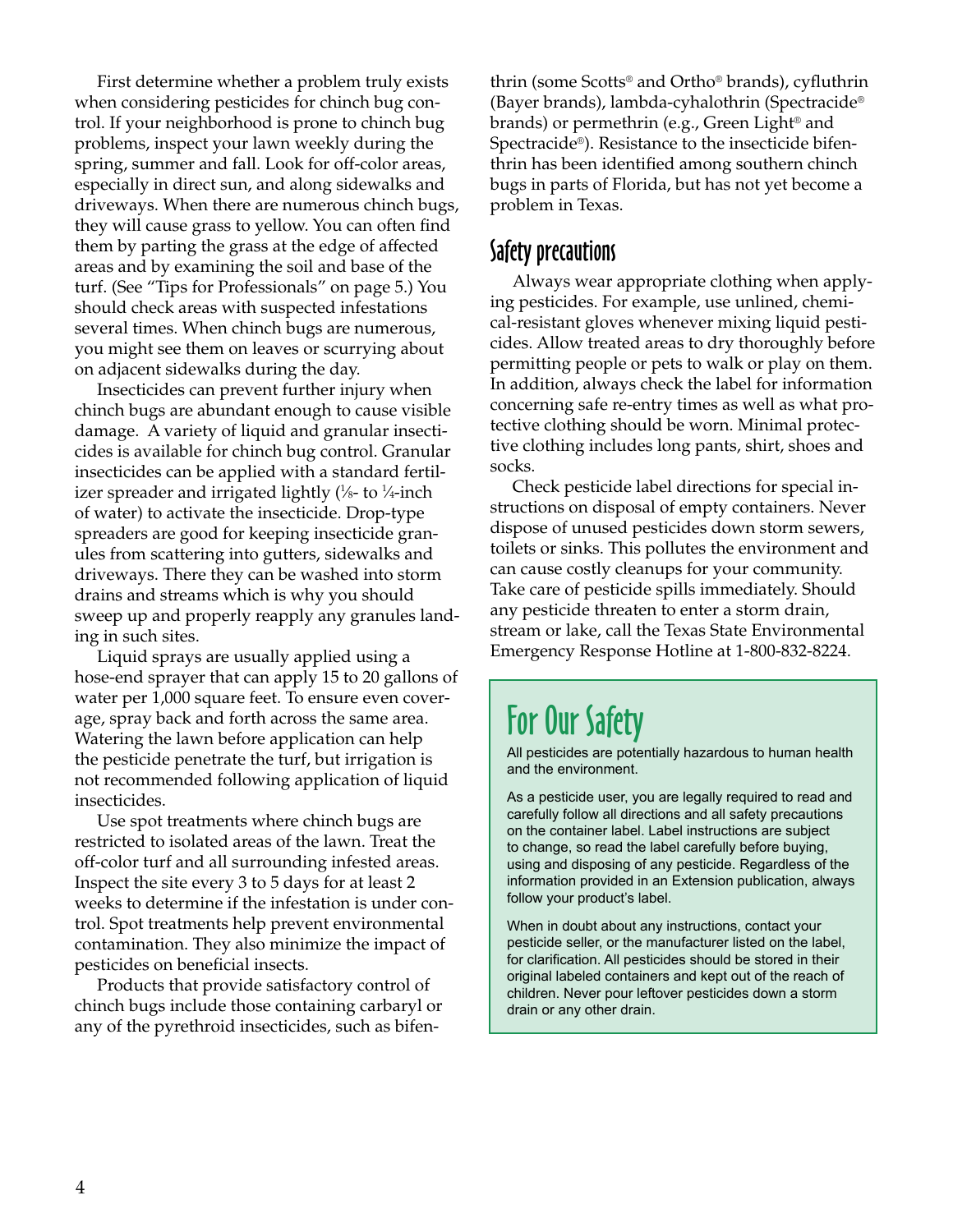## Tips for Professionals

Damage normally appears when there are approximately 20 to 25 chinch bugs per square foot. Dead spots in turf that are not associated with high numbers of chinch bugs are probably caused by some other factor. Check whether lack of irrigation, white grub feeding or turfgrass disease might be causing the damage.

Flotation is an alternative method to detecting and estimating chinch bug numbers (other than simply parting the grass and looking for the insects). After removing the top and bottom lids of a coffee can, push it into the ground with a twisting motion. Use a knife, if necessary, to cut the grass around the rim. Fill the can with water for about 10 minutes and check for chinch bugs as they float to the surface. For 4-inch diameter coffee cans, damaging numbers of chinch bugs are present when you have an average of more than 2 bugs per sample. For a 6-inch diameter can, an average of 4 to 5 chinch bugs or more per sample would indicate damaging numbers. Several samples should be taken from different locations in the damaged (but not dead) grass.

Big-eyed bugs often are mistaken for chinch bugs. These insects are beneficial predators that kill chinch bugs and many other pests. Although similar in size to chinch bugs, bug-eyed bugs have large, protruding eyes and a head at least as wide as the thorax (the leg-bearing part of the body). Chinch bugs have smaller heads and eyes, and more slender bodies. Big-eyed bugs lack the chinch bug's distinctive white wings with black triangular markings.

Additional labeled pesticides for professionals include bifenthrin (e.g., Allectus™, Talstar®, Menace™ and Onyx™) cyfluthrin (Tempo®), cypermethrin (e.g., Pro-Build™), deltamethrin (DeltaGard®), imidacloprid forsuppression only (Merit®), permethrin (Astro®, Permethrin Pro) and trichlorfon (Dylox®).

Using surfactants in spray solutions may enhance control, especially in turf with heavy thatch.

Regular, light top dressing of turfgrass with compost, or soil similar to the existing soil, can help lessen thatch problems.

In turfgrass that is regularly infested with chinch bugs, use organic, or slow-release, nitrogen sources and try lowering the rate of applied nitrogen. Lower rates of nitrogen (e.g., 2 pounds of nitrogen per 1,000 square feet per year) make grass less attractive to chinch bugs and can reduce the need for sprays.